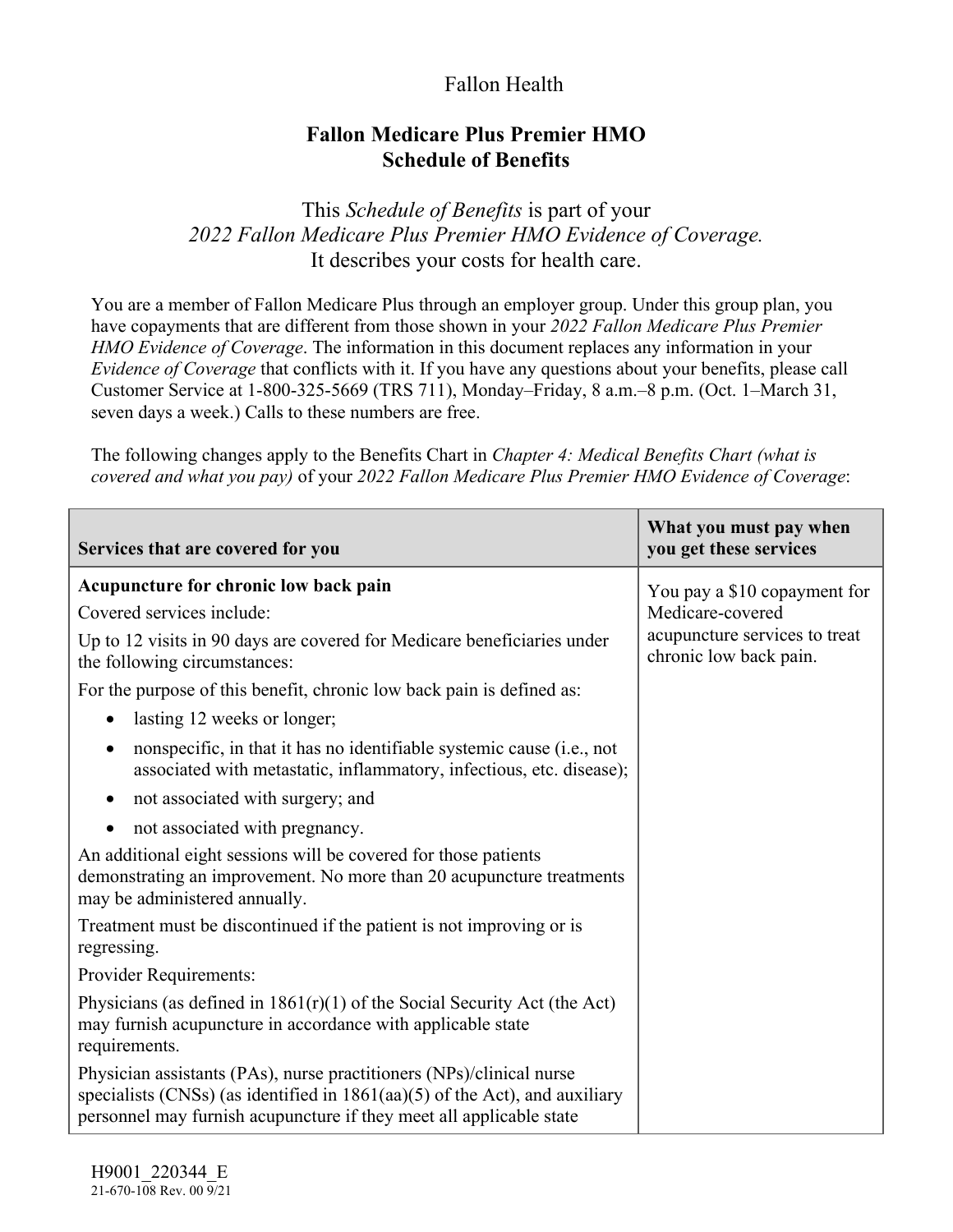| Services that are covered for you                                                                                                                                                                                                                                                                                                                                                                                                                                                                                                                                                                                                                                                                                                                                                                                 | What you must pay when<br>you get these services                                                                                                                                                                                                                                                                                        |
|-------------------------------------------------------------------------------------------------------------------------------------------------------------------------------------------------------------------------------------------------------------------------------------------------------------------------------------------------------------------------------------------------------------------------------------------------------------------------------------------------------------------------------------------------------------------------------------------------------------------------------------------------------------------------------------------------------------------------------------------------------------------------------------------------------------------|-----------------------------------------------------------------------------------------------------------------------------------------------------------------------------------------------------------------------------------------------------------------------------------------------------------------------------------------|
| requirements and have:<br>a masters or doctoral level degree in acupuncture or Oriental<br>Medicine from a school accredited by the Accreditation<br>Commission on Acupuncture and Oriental Medicine (ACAOM);<br>and,<br>a current, full, active, and unrestricted license to practice<br>acupuncture in a State, Territory, or Commonwealth (i.e. Puerto<br>Rico) of the United States, or District of Columbia.<br>Auxiliary personnel furnishing acupuncture must be under the<br>appropriate level of supervision of a physician, PA, or NP/CNS required<br>by our regulations at 42 CFR §§ 410.26 and 410.27.                                                                                                                                                                                                |                                                                                                                                                                                                                                                                                                                                         |
| <b>Ambulance services</b><br>For non-emergency ambulance services to be covered, your doctor or<br>other plan provider must get prior authorization (approval in advance)<br>from the plan.<br>Covered ambulance services include fixed wing, rotary wing, and<br>ground ambulance services, to the nearest appropriate facility that can<br>provide care if they are furnished to a member whose medical<br>condition is such that other means of transportation could endanger<br>the person's health or if authorized by the plan.<br>Non-emergency transportation by ambulance is appropriate if it is<br>$\bullet$<br>documented that the member's condition is such that other means of<br>transportation could endanger the person's health and that<br>transportation by ambulance is medically required. | You pay a \$50 copayment for<br>for Medicare-covered<br>ambulance transport (one-<br>way).<br>Ambulance services covered<br>worldwide.                                                                                                                                                                                                  |
| <b>Chiropractic services</b><br>Covered services include:<br>We cover only manual manipulation of the spine to correct<br>subluxation                                                                                                                                                                                                                                                                                                                                                                                                                                                                                                                                                                                                                                                                             | You pay a \$10 copayment for<br>each Medicare-covered office<br>visit for chiropractic services.                                                                                                                                                                                                                                        |
| <b>Dental services</b><br>In general, preventive dental services (such as cleaning, routine dental<br>exams, and dental x-rays) are not covered by Original Medicare. We<br>cover:<br>Preventive dental care including exam, cleaning, fluoride treatment<br>and X-rays. Limited to twice a year.<br>Minor restorative (fillings); major restorative (crowns); endodontics<br>(root canals); periodontics (gum disease procedures); oral surgery<br>(simple extractions) and prosthodontics (dentures). There are plan<br>exclusions, for example, full mouth debridement is limited to once<br>every 36 months; periodontal maintenance after active therapy is                                                                                                                                                  | You pay a \$25 copayment for<br>each preventive dental visit.<br>You pay copayments varying<br>from \$0 to \$990 for<br>comprehensive non-<br>orthodontic dental care. See<br>your "Addendum: Dental<br>Services Copayments and<br>Fees" addendum for more<br>information.<br>You pay a \$15 copayment for<br>emergency medical care of |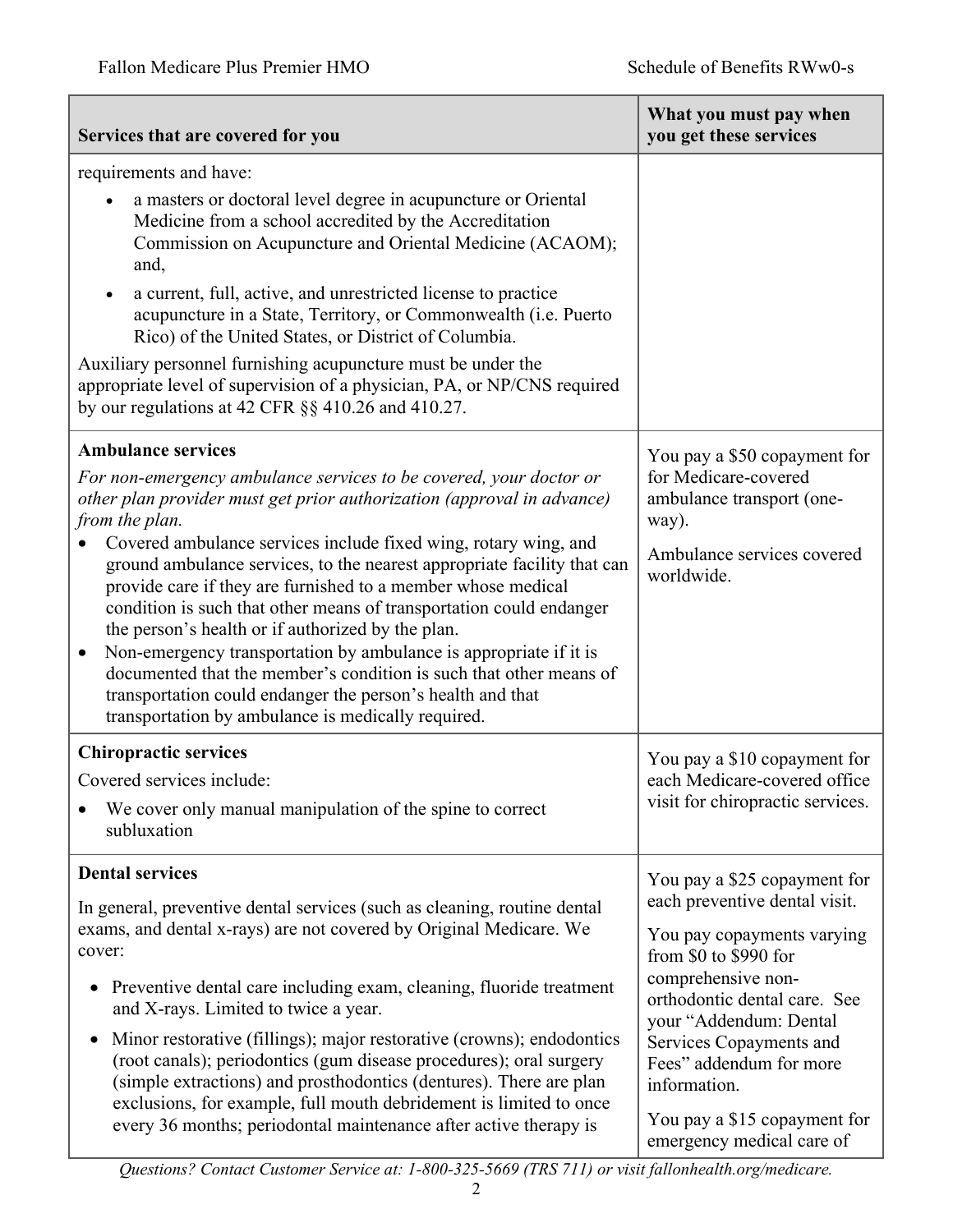| Services that are covered for you                                                                                                                                                                                                                                                                                                                                                                                                                                                                                                                                                                                                                                                                                                                                                                                                                                                                                                                                                                                                                                                                                                                                                                                                                                                                                                                                                                                                          | What you must pay when<br>you get these services                                                                                                                                                                                                                                                                                                                                                                               |
|--------------------------------------------------------------------------------------------------------------------------------------------------------------------------------------------------------------------------------------------------------------------------------------------------------------------------------------------------------------------------------------------------------------------------------------------------------------------------------------------------------------------------------------------------------------------------------------------------------------------------------------------------------------------------------------------------------------------------------------------------------------------------------------------------------------------------------------------------------------------------------------------------------------------------------------------------------------------------------------------------------------------------------------------------------------------------------------------------------------------------------------------------------------------------------------------------------------------------------------------------------------------------------------------------------------------------------------------------------------------------------------------------------------------------------------------|--------------------------------------------------------------------------------------------------------------------------------------------------------------------------------------------------------------------------------------------------------------------------------------------------------------------------------------------------------------------------------------------------------------------------------|
| limited to twice within 12 months after osseous surgery, or root<br>planning and scaling. Reline dentures are limited to once per 36<br>months. Certain X-rays are allowed once per 36 months. See your<br>"Dental Services Copayments and Fees" addendum for more<br>information.<br>Emergency medical care, such as to relieve pain or to stop bleeding<br>as a result of injury to the sound natural teeth or tissue, provided in<br>the office of a physician or dentists as soon as possible after the<br>injury. This does not include restorative or other dental care. Go to<br>the closest provider, you do not need a referral from your PCP.<br>We offer additional dental service coverage as part of your Benefit<br>Bank. For more information, see the "Benefit Bank" section in this<br>chart.<br>For oral surgery services (with the exception of the removal or exposure<br>of impacted teeth) to be covered in a provider's office, your doctor or<br>other plan provider must get prior authorization (approval in advance)<br>from the plan.<br>Non-routine dental care covered services are limited to surgery of<br>the jaw or related structures, setting fractures of the jaw or facial<br>bones, extraction of teeth to prepare the jaw for radiation treatments<br>of neoplastic cancer disease, or services that would be covered when<br>provided by a physician. There is a provider network for non-routine | the sound natural teeth or<br>tissue.<br>You pay a \$15 copayment for<br>each office visit for oral<br>surgery services.<br>For information on the<br>additional covered dental<br>services, see the "Benefit<br>Bank" section in this chart.                                                                                                                                                                                  |
| dental care.<br>Health and wellness education programs                                                                                                                                                                                                                                                                                                                                                                                                                                                                                                                                                                                                                                                                                                                                                                                                                                                                                                                                                                                                                                                                                                                                                                                                                                                                                                                                                                                     | You pay \$0 for:                                                                                                                                                                                                                                                                                                                                                                                                               |
| <b>Membership in Health Club/Fitness Classes</b><br>SilverSneakers is a complete wellness program that includes<br>access to fitness locations* nationwide, exercise equipment,<br>group exercise classes, a support network and online resources.<br>Classes designed for all fitness levels and abilities include the<br>signature SilverSneakers Classic, Circuit, CardioFit, Splash and<br>Stability; SilverSneakers FLEX™ classes such as Latin dance,<br>yoga and tai chi; and BOOM® MIND, MUSCLE and MOVE IT<br>classes for more athletic participants. (*At-home kits are offered<br>for members who want to start working out at home or for those<br>who can't get to a fitness location due to injury, illness or being<br>homebound.) Members may visit silversneakers.com to obtain a<br>personal SilverSneakers ID number and find their closest<br>participating fitness location. SilverSneakers members may use<br>any participating location just by showing their SilverSneakers ID<br>number. To find fitness locations, call 1-888-423-4632 (TTY:<br>711), Monday through Friday, 8 a.m. to 8 p.m. Additional fitness                                                                                                                                                                                                                                                                                                 | - SilverSneakers®<br>- Nutritional Benefit<br>Newsletter<br>$\overline{\phantom{0}}$<br>$WW^{\circledR}$<br>$\overline{a}$<br>Case Management and<br>$\overline{\phantom{0}}$<br>Disease Case Management<br>programs<br>- Infusion Drug program<br>You may pay a \$10<br>copayment for each<br>health/wellness education<br>class.<br>For information on additional<br>covered fitness memberships,<br>approved online fitness |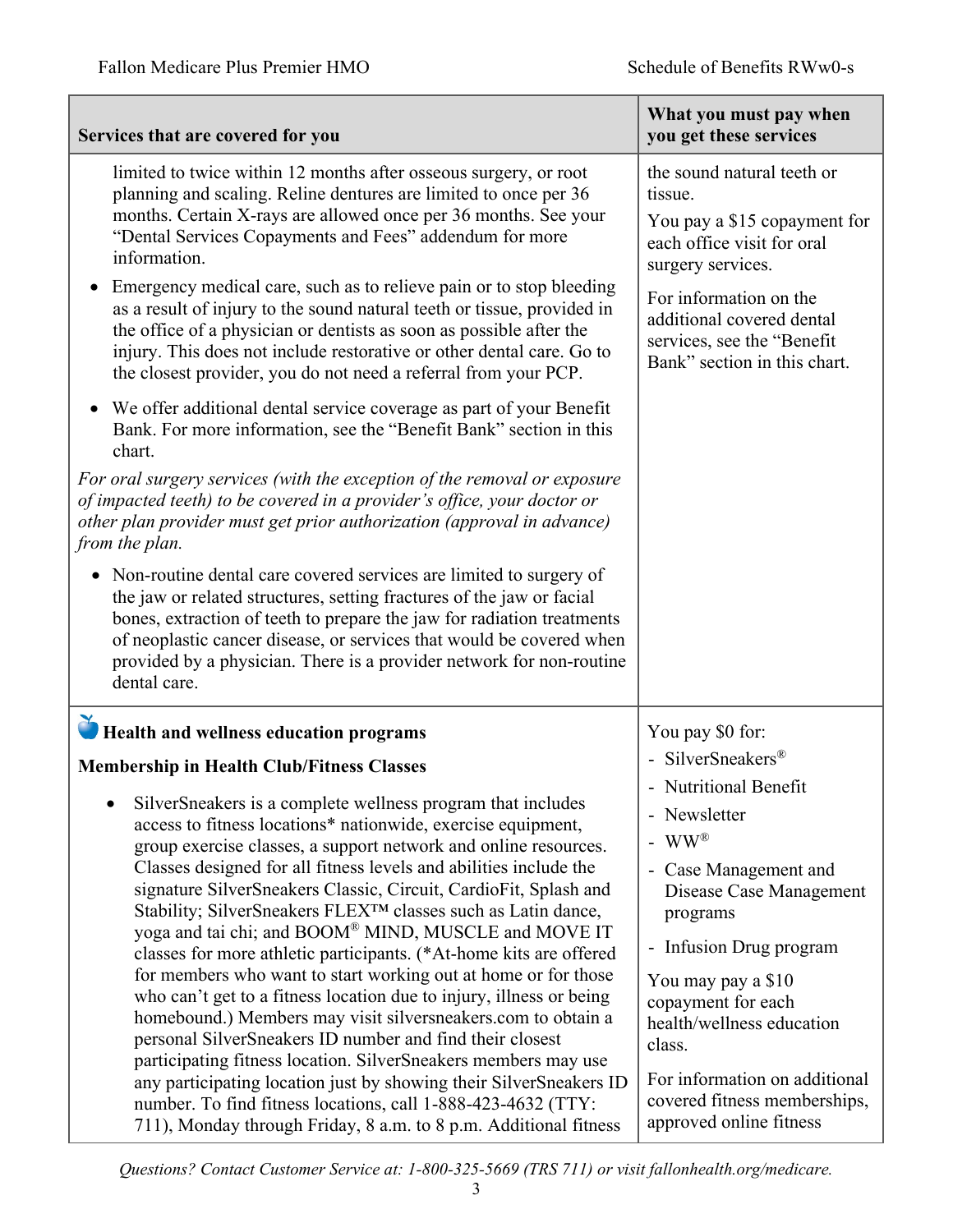| Services that are covered for you                                                                                                                                                                                                                                                                                                                                                                     | What you must pay when<br>you get these services                                                                                                                           |
|-------------------------------------------------------------------------------------------------------------------------------------------------------------------------------------------------------------------------------------------------------------------------------------------------------------------------------------------------------------------------------------------------------|----------------------------------------------------------------------------------------------------------------------------------------------------------------------------|
| memberships and approved online fitness program services are<br>covered through the Benefit Bank.                                                                                                                                                                                                                                                                                                     | program services and WW<br>online memberships, see the                                                                                                                     |
| <b>Nutritional Benefit</b><br>Unlimited group or individual nutritional therapy counseling is<br>۰<br>available to all members when provided by a registered dietician<br>or other nutrition professional in the network. Members must<br>receive services from network providers.                                                                                                                    | "Benefit Bank" section in this<br>chart.                                                                                                                                   |
| <b>Health Education</b>                                                                                                                                                                                                                                                                                                                                                                               |                                                                                                                                                                            |
| A communication that is filled with information to help keep you<br>$\bullet$<br>well.                                                                                                                                                                                                                                                                                                                |                                                                                                                                                                            |
| $WW^{\circledast}$ – Members are entitled to a coupon book which gives them<br>$\bullet$<br>one 13-consecutive-week membership, including registration fee,<br>per calendar year. Meals are not covered. Replacement of lost or<br>stolen coupons is not included. We cover WW online<br>memberships through the Benefit Bank. For more information,<br>see the "Benefit Bank" section in this chart. |                                                                                                                                                                            |
| Health/wellness education classes – Members must receive<br>$\bullet$<br>services from network providers and may pay a copayment<br>depending on the type of class and its location.                                                                                                                                                                                                                  |                                                                                                                                                                            |
| Case Management and Disease Case Management programs are<br>$\bullet$<br>available for members with chronic conditions such as diabetes,<br>coronary artery disease and asthma.                                                                                                                                                                                                                       |                                                                                                                                                                            |
| An Infusion Drug program is available for members with infusion<br>$\bullet$<br>drug therapies to help ensure that infusion drugs are administered<br>in the most appropriate and convenient setting for the member.                                                                                                                                                                                  |                                                                                                                                                                            |
| For more information on any of these health and wellness education<br>programs, call Customer Service at the number on the back cover of this<br>booklet.                                                                                                                                                                                                                                             |                                                                                                                                                                            |
| <b>Hearing services</b>                                                                                                                                                                                                                                                                                                                                                                               | You pay a \$15 specialist                                                                                                                                                  |
| Diagnostic hearing and balance evaluations performed by your provider<br>to determine if you need medical treatment are covered as outpatient care<br>when furnished by a physician, audiologist, or other qualified provider.<br>We cover:                                                                                                                                                           | office visit copayment for<br>each Medicare-covered<br>diagnostic hearing exam.<br>There is no copayment for 1<br>supplemental routine hearing                             |
| 1 supplemental routine hearing exam every year.                                                                                                                                                                                                                                                                                                                                                       | exam every year.                                                                                                                                                           |
| Hearing aids covered for certain manufacturers through Amplifon<br>$\bullet$<br>only. Limit of two hearing aids per member per year. Additional<br>hearing aids as part of your Benefit Bank. For information on the<br>additional covered hearing aids, see the "Benefit Bank" section in<br>this chart.                                                                                             | You pay copayments varying<br>from \$695 to \$995 for<br>covered hearing aids from<br>Amplifon. See the "List of<br>Covered Hearing Aids and<br>Copayments" for details on |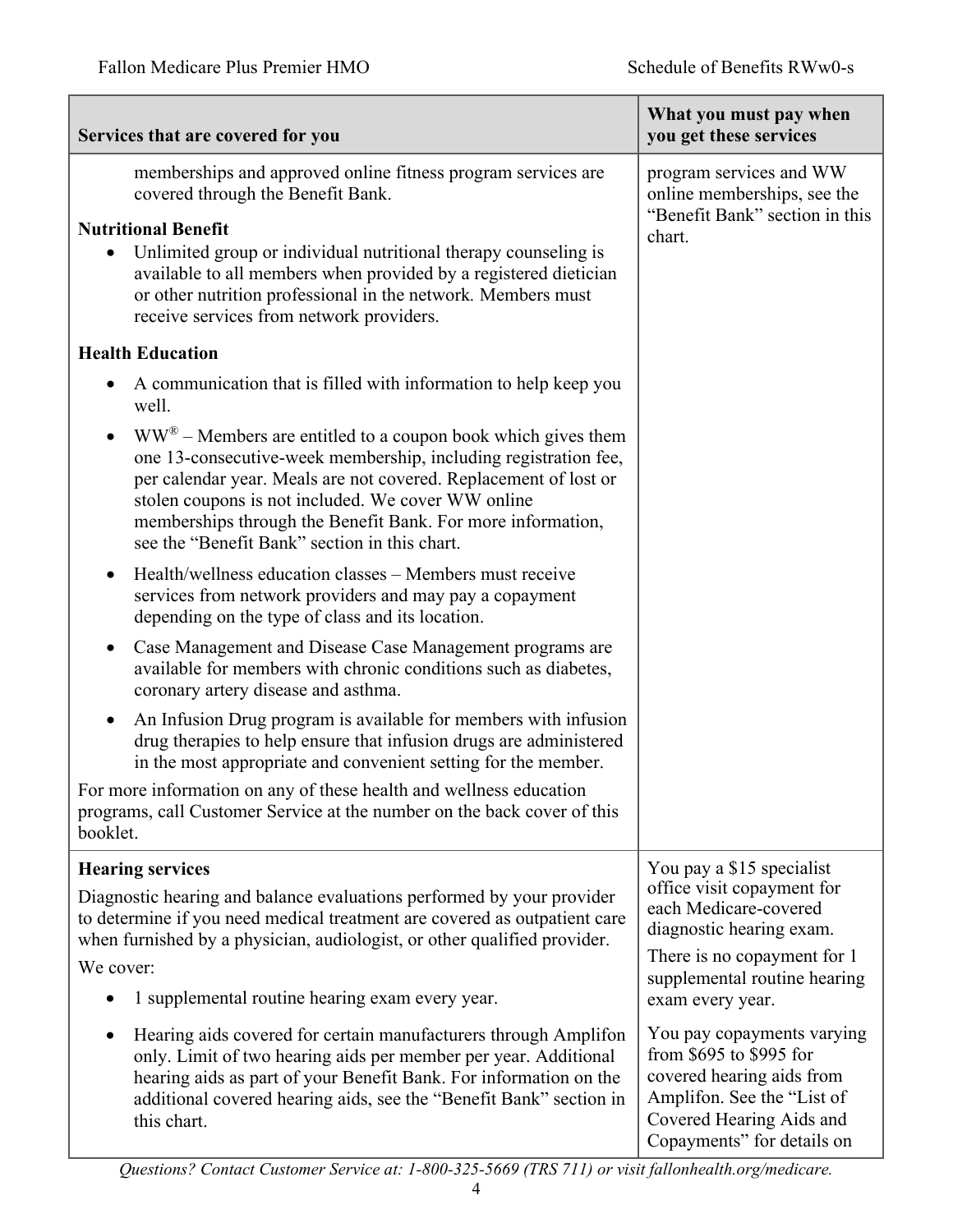| Services that are covered for you                                                                                                                                                                                                                                                                                                                                                                                                                                                                                                                                                                                                                                                                                                                                                                                                                                                                                                                                                                     | What you must pay when<br>you get these services                                                                                                                                                                                                                                                                                                                                            |
|-------------------------------------------------------------------------------------------------------------------------------------------------------------------------------------------------------------------------------------------------------------------------------------------------------------------------------------------------------------------------------------------------------------------------------------------------------------------------------------------------------------------------------------------------------------------------------------------------------------------------------------------------------------------------------------------------------------------------------------------------------------------------------------------------------------------------------------------------------------------------------------------------------------------------------------------------------------------------------------------------------|---------------------------------------------------------------------------------------------------------------------------------------------------------------------------------------------------------------------------------------------------------------------------------------------------------------------------------------------------------------------------------------------|
|                                                                                                                                                                                                                                                                                                                                                                                                                                                                                                                                                                                                                                                                                                                                                                                                                                                                                                                                                                                                       | the specific hearing aid<br>coverage through Amplifon<br>on fallonhealth.org/medicare<br>or call Customer Service<br>(phone numbers are printed<br>on the back cover of this<br>booklet).                                                                                                                                                                                                   |
|                                                                                                                                                                                                                                                                                                                                                                                                                                                                                                                                                                                                                                                                                                                                                                                                                                                                                                                                                                                                       | For information on additional<br>hearing aid coverage, see<br>"Benefit Bank" section in this<br>chart.                                                                                                                                                                                                                                                                                      |
| Hospice care<br>You may receive care from any Medicare-certified hospice program. You<br>are eligible for the hospice benefit when your doctor and the hospice<br>medical director have given you a terminal prognosis certifying that<br>you're terminally ill and have 6 months or less to live if your illness runs<br>its normal course. Your hospice doctor can be a network provider or an<br>out-of-network provider.<br>Covered services include:<br>Drugs for symptom control and pain relief<br>Short-term respite care<br>Home care<br>$\bullet$<br>For hospice services and for services that are covered by Medicare Part A<br>or B and are related to your terminal prognosis: Original Medicare (rather<br>than our plan) will pay for your hospice services and any Part A and Part<br>B services related to your terminal prognosis. While you are in the<br>hospice program, your hospice provider will bill Original Medicare for<br>the services that Original Medicare pays for. | When you enroll in a<br>Medicare-certified hospice<br>program, your hospice<br>services and your Part A and<br>Part B services related to your<br>terminal prognosis are paid<br>for by Original Medicare, not<br><b>Fallon Medicare Plus Premier</b><br>HMO.<br>You pay a \$10 primary care<br>doctor or a \$15 specialist<br>office visit copayment for<br>hospice consultation services. |
| For services that are covered by Medicare Part A or B and are not related<br>to your terminal prognosis: If you need non-emergency, non-urgently<br>needed services that are covered under Medicare Part A or B and that are<br>not related to your terminal prognosis, your cost for these services<br>depends on whether you use a provider in our plan's network:                                                                                                                                                                                                                                                                                                                                                                                                                                                                                                                                                                                                                                  |                                                                                                                                                                                                                                                                                                                                                                                             |
| If you obtain the covered services from a network provider, you only<br>pay the plan cost-sharing amount for in-network services                                                                                                                                                                                                                                                                                                                                                                                                                                                                                                                                                                                                                                                                                                                                                                                                                                                                      |                                                                                                                                                                                                                                                                                                                                                                                             |
| If you obtain the covered services from an out-of-network provider,<br>$\bullet$<br>you pay the cost sharing under Fee-for-Service Medicare (Original<br>Medicare)                                                                                                                                                                                                                                                                                                                                                                                                                                                                                                                                                                                                                                                                                                                                                                                                                                    |                                                                                                                                                                                                                                                                                                                                                                                             |
| For services that are covered by Fallon Medicare Plus Premier HMO but<br>are not covered by Medicare Part A or B: Fallon Medicare Plus Premier<br>HMO will continue to cover plan-covered services that are not covered                                                                                                                                                                                                                                                                                                                                                                                                                                                                                                                                                                                                                                                                                                                                                                               |                                                                                                                                                                                                                                                                                                                                                                                             |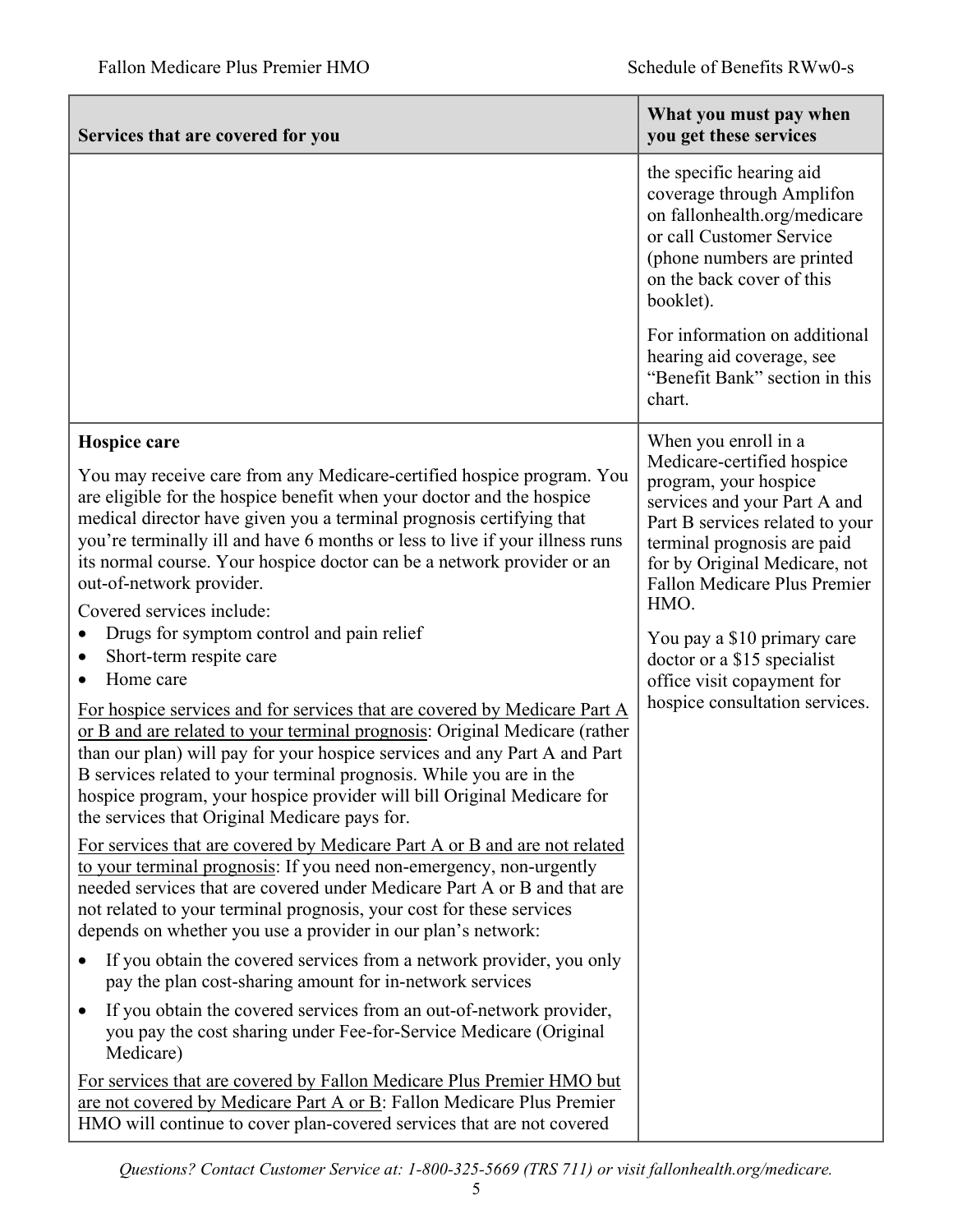| Services that are covered for you                                                                                                                                                                                                                                                                                                                                                                                                                                                                                                                | What you must pay when<br>you get these services                                                                                      |
|--------------------------------------------------------------------------------------------------------------------------------------------------------------------------------------------------------------------------------------------------------------------------------------------------------------------------------------------------------------------------------------------------------------------------------------------------------------------------------------------------------------------------------------------------|---------------------------------------------------------------------------------------------------------------------------------------|
| under Part A or B whether or not they are related to your terminal<br>prognosis. You pay your plan cost-sharing amount for these services.<br>For drugs that may be covered by the plan's Part D benefit: Drugs are<br>never covered by both hospice and our plan at the same time. For more<br>information, please see Chapter 5, Section 9.4 (What if you're in<br>Medicare-certified hospice).<br>Note: If you need non-hospice care (care that is not related to your<br>terminal prognosis), you should contact us to arrange the services. |                                                                                                                                       |
| Our plan covers hospice consultation services (one time only) for a<br>terminally ill person who hasn't elected the hospice benefit.                                                                                                                                                                                                                                                                                                                                                                                                             |                                                                                                                                       |
| <b>Inpatient hospital care</b><br>For inpatient hospital care to be covered, your doctor or other plan<br>provider must get prior authorization (approval in advance) from the<br>plan.                                                                                                                                                                                                                                                                                                                                                          | You pay a \$300 annual<br>deductible for inpatient<br>admissions; this includes<br>medical, surgical and<br>rehabilitation services.  |
| Includes inpatient acute, inpatient rehabilitation, long-term care hospitals<br>and other types of inpatient hospital services. Inpatient hospital care<br>starts the day you are formally admitted to the hospital with a doctor's<br>order. The day before you are discharged is your last inpatient day.                                                                                                                                                                                                                                      | There is no copayment for<br>substance abuse inpatient<br>admissions when the primary<br>reason is substance                          |
| You are covered for an unlimited number of days in an acute care<br>hospital. This includes substance abuse services, but it does not include<br>rehabilitation services.                                                                                                                                                                                                                                                                                                                                                                        | detoxification and/or<br>rehabilitation.<br>If you get authorized inpatient<br>care at an out-of-network                              |
| You are covered for up to 90 days of care in each benefit period in an<br>inpatient rehabilitation facility or rehabilitation unit of an acute care<br>hospital. If you exceed the 90-day limit in a benefit period, you may use<br>your lifetime reserve days for additional coverage. See Chapter 12 for an<br>explanation of "benefit period."                                                                                                                                                                                                | hospital after your emergency<br>condition is stabilized, your<br>cost is the cost-sharing you<br>would pay at a network<br>hospital. |
| Covered services include but are not limited to:                                                                                                                                                                                                                                                                                                                                                                                                                                                                                                 |                                                                                                                                       |
| Semi-private room (or a private room if medically necessary)                                                                                                                                                                                                                                                                                                                                                                                                                                                                                     |                                                                                                                                       |
| Meals including special diets                                                                                                                                                                                                                                                                                                                                                                                                                                                                                                                    |                                                                                                                                       |
| Regular nursing services<br>٠                                                                                                                                                                                                                                                                                                                                                                                                                                                                                                                    |                                                                                                                                       |
| Costs of special care units (such as intensive care or coronary care<br>units)                                                                                                                                                                                                                                                                                                                                                                                                                                                                   |                                                                                                                                       |
| Drugs and medications                                                                                                                                                                                                                                                                                                                                                                                                                                                                                                                            |                                                                                                                                       |
| Lab tests                                                                                                                                                                                                                                                                                                                                                                                                                                                                                                                                        |                                                                                                                                       |
| X-rays and other radiology services                                                                                                                                                                                                                                                                                                                                                                                                                                                                                                              |                                                                                                                                       |
| Necessary surgical and medical supplies                                                                                                                                                                                                                                                                                                                                                                                                                                                                                                          |                                                                                                                                       |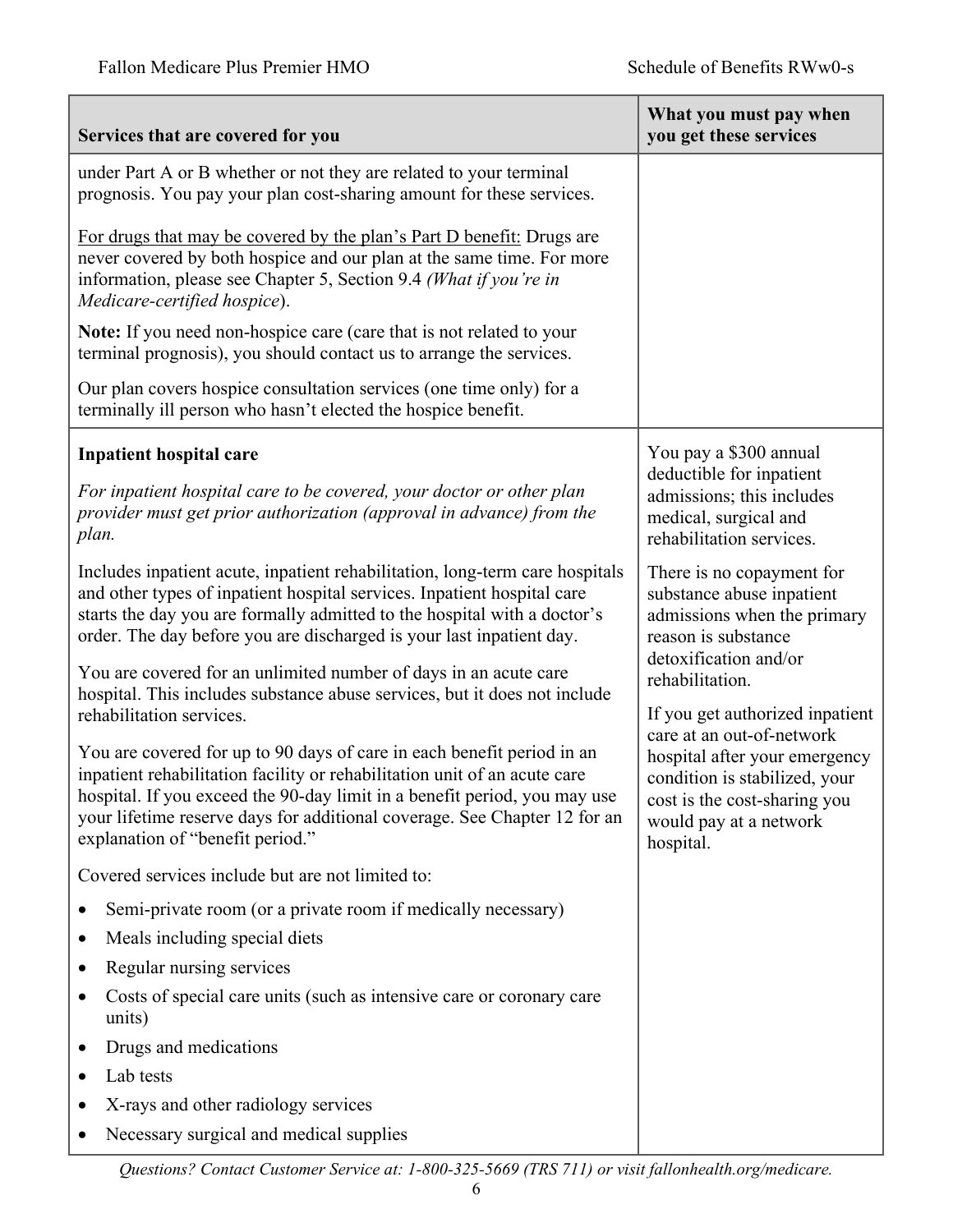|           | Services that are covered for you                                                                                                                                                                                                                                                                                                                                                                                                                                                                                                                                                                                                                                                                                                                                                                                                                                                                                                                                                                                   | What you must pay when<br>you get these services                                        |
|-----------|---------------------------------------------------------------------------------------------------------------------------------------------------------------------------------------------------------------------------------------------------------------------------------------------------------------------------------------------------------------------------------------------------------------------------------------------------------------------------------------------------------------------------------------------------------------------------------------------------------------------------------------------------------------------------------------------------------------------------------------------------------------------------------------------------------------------------------------------------------------------------------------------------------------------------------------------------------------------------------------------------------------------|-----------------------------------------------------------------------------------------|
|           | Use of appliances, such as wheelchairs                                                                                                                                                                                                                                                                                                                                                                                                                                                                                                                                                                                                                                                                                                                                                                                                                                                                                                                                                                              |                                                                                         |
|           | Operating and recovery room costs                                                                                                                                                                                                                                                                                                                                                                                                                                                                                                                                                                                                                                                                                                                                                                                                                                                                                                                                                                                   |                                                                                         |
| $\bullet$ | Physical, occupational, and speech language therapy                                                                                                                                                                                                                                                                                                                                                                                                                                                                                                                                                                                                                                                                                                                                                                                                                                                                                                                                                                 |                                                                                         |
| $\bullet$ | Inpatient substance abuse services                                                                                                                                                                                                                                                                                                                                                                                                                                                                                                                                                                                                                                                                                                                                                                                                                                                                                                                                                                                  |                                                                                         |
| $\bullet$ | Under certain conditions, the following types of transplants are<br>covered: corneal, kidney, kidney-pancreatic, heart, liver, lung,<br>heart/lung, bone marrow, stem cell, and intestinal/multivisceral. If<br>you need a transplant, we will arrange to have your case reviewed by<br>a Medicare-approved transplant center that will decide whether you<br>are a candidate for a transplant. Transplant providers may be local or<br>outside of the service area. If our in-network transplant services are<br>outside the community pattern of care, you may choose to go locally<br>as long as the local transplant providers are willing to accept the<br>Original Medicare rate. If Fallon Medicare Plus Premier HMO<br>provides transplant services at a location outside the pattern of care<br>for transplants in your community and you choose to obtain<br>transplants at this distant location, we will arrange or pay for<br>appropriate lodging and transportation costs for you and a<br>companion. |                                                                                         |
| $\bullet$ | Blood - including storage and administration. Coverage of whole<br>blood and packed red cells begins with the first pint of blood that you<br>need.                                                                                                                                                                                                                                                                                                                                                                                                                                                                                                                                                                                                                                                                                                                                                                                                                                                                 |                                                                                         |
| $\bullet$ | Physician services                                                                                                                                                                                                                                                                                                                                                                                                                                                                                                                                                                                                                                                                                                                                                                                                                                                                                                                                                                                                  |                                                                                         |
| staff.    | Note: To be an inpatient, your provider must write an order to admit you<br>formally as an inpatient of the hospital. Even if you stay in the hospital<br>overnight, you might still be considered an "outpatient." If you are not<br>sure if you are an inpatient or an outpatient, you should ask the hospital                                                                                                                                                                                                                                                                                                                                                                                                                                                                                                                                                                                                                                                                                                    |                                                                                         |
|           | You can also find more information in a Medicare fact sheet called "Are<br>You a Hospital Inpatient or Outpatient? If You Have Medicare - Ask!"<br>This fact sheet is available on the Web at<br>www.medicare.gov/Pubs/pdf/11435-Are-You-an-Inpatient-or-<br>Outpatient.pdf or by calling 1-800-MEDICARE (1-800-633-4227). TTY<br>users call 1-877-486-2048. You can call these numbers for free, 24 hours<br>a day, 7 days a week.                                                                                                                                                                                                                                                                                                                                                                                                                                                                                                                                                                                 |                                                                                         |
| plan.     | Inpatient mental health care<br>For inpatient mental health care to be covered, your doctor or other plan<br>provider must get prior authorization (approval in advance) from the<br>Covered services include mental health care services that require a                                                                                                                                                                                                                                                                                                                                                                                                                                                                                                                                                                                                                                                                                                                                                            | You pay a \$300 annual<br>deductible for inpatient<br>mental health care<br>admissions. |
|           | hospital stay.                                                                                                                                                                                                                                                                                                                                                                                                                                                                                                                                                                                                                                                                                                                                                                                                                                                                                                                                                                                                      |                                                                                         |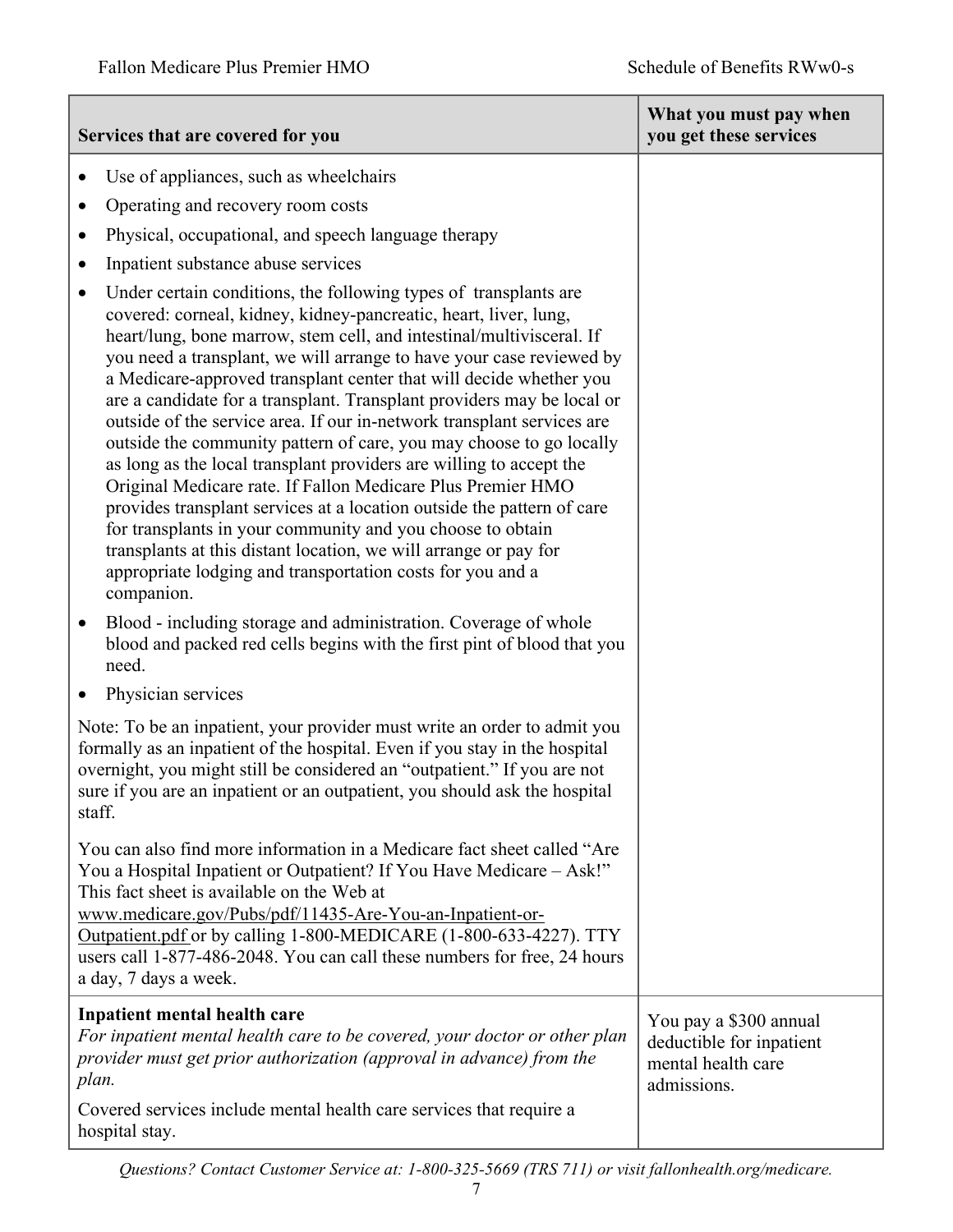| Services that are covered for you                                                                                                                                                                                                                                                                                                                                                                                                                                                                                   | What you must pay when<br>you get these services                                                                                                                                            |
|---------------------------------------------------------------------------------------------------------------------------------------------------------------------------------------------------------------------------------------------------------------------------------------------------------------------------------------------------------------------------------------------------------------------------------------------------------------------------------------------------------------------|---------------------------------------------------------------------------------------------------------------------------------------------------------------------------------------------|
| There is a 190-day lifetime limit on mental health care in a<br>$\bullet$<br>psychiatric hospital. You may use your lifetime reserve days for<br>additional coverage once you have used the initial 90 days, if you<br>have not reached your 190-day limit. See Chapter 12 for an<br>explanation of "benefit period."                                                                                                                                                                                               |                                                                                                                                                                                             |
| You are covered for an unlimited number of days of inpatient mental<br>health care in an acute care hospital.                                                                                                                                                                                                                                                                                                                                                                                                       |                                                                                                                                                                                             |
| <b>Medicare Part B prescription drugs</b>                                                                                                                                                                                                                                                                                                                                                                                                                                                                           | There is no coinsurance,                                                                                                                                                                    |
| For certain Medicare Part B prescription drugs to be covered, your<br>doctor or other plan provider must get prior authorization (approval in<br>advance) from the plan.                                                                                                                                                                                                                                                                                                                                            | copayment, or deductible for<br>drugs that are administered by<br>a health care professional.                                                                                               |
| Certain Part B drugs, including some anti-emetics, anti-inflammatories<br>and chemotherapy may be subject to Part B step therapy. You can find a<br>list of those drugs at the link below.                                                                                                                                                                                                                                                                                                                          | You pay a \$10 primary care<br>doctor or a \$15 specialist<br>office copayment.                                                                                                             |
| Part B drugs can be filled for up to a 90-day supply.                                                                                                                                                                                                                                                                                                                                                                                                                                                               | For prescription drugs that                                                                                                                                                                 |
| These drugs are covered under Part B of Original Medicare. Members of<br>our plan receive coverage for these drugs through our plan. Covered<br>drugs include:                                                                                                                                                                                                                                                                                                                                                      | are covered under Original<br>Medicare you pay:                                                                                                                                             |
| Drugs that usually aren't self-administered by the patient and are<br>injected or infused while you are getting physician, hospital<br>outpatient, or ambulatory surgical center services<br>Drugs you take using durable medical equipment (such as nebulizers)<br>$\bullet$<br>that were authorized by the plan<br>Clotting factors you give yourself by injection if you have hemophilia<br>$\bullet$<br>Immunosuppressive Drugs, if you were enrolled in Medicare Part A<br>at the time of the organ transplant | Retail Cost-Sharing<br>Generic drugs:<br>\$10 copay for up to a 30-day<br>supply<br>\$20 copay for up to a 60-day<br>supply<br>\$30 copay for up to a 90-day<br>supply<br>Brand-name drugs: |
| Injectable osteoporosis drugs, if you are homebound, have a bone<br>fracture that a doctor certifies was related to post-menopausal<br>osteoporosis, and cannot self-administer the drug<br>Antigens<br>$\bullet$<br>Certain oral anti-cancer drugs and anti-nausea drugs<br>Certain drugs for home dialysis, including heparin, the antidote for<br>$\bullet$                                                                                                                                                      | \$50 copay for up to a 30-day<br>supply<br>\$100 copay for up to a 60-day<br>supply<br>\$150 copay for up to a 90-day<br>supply                                                             |
| heparin when medically necessary, topical anesthetics, and<br>erythropoiesis-stimulating agents (such as Epogen®, Procrit®, Epoetin<br>Alfa, Aranesp®, or Darbepoetin Alfa)<br>Intravenous Immune Globulin for the home treatment of primary<br>$\bullet$<br>immune deficiency diseases<br>The following link will take you to a list of Part B Drugs that may be<br>subject to step therapy: fallonhealth.org/medicare.                                                                                            | Mail-Order Cost-Sharing:<br>Generic drugs:<br>\$10 copay for up to a 30-day<br>supply<br>\$20 copay for up to a 60-day<br>supply<br>\$20 copay for up to a 90-day<br>supply                 |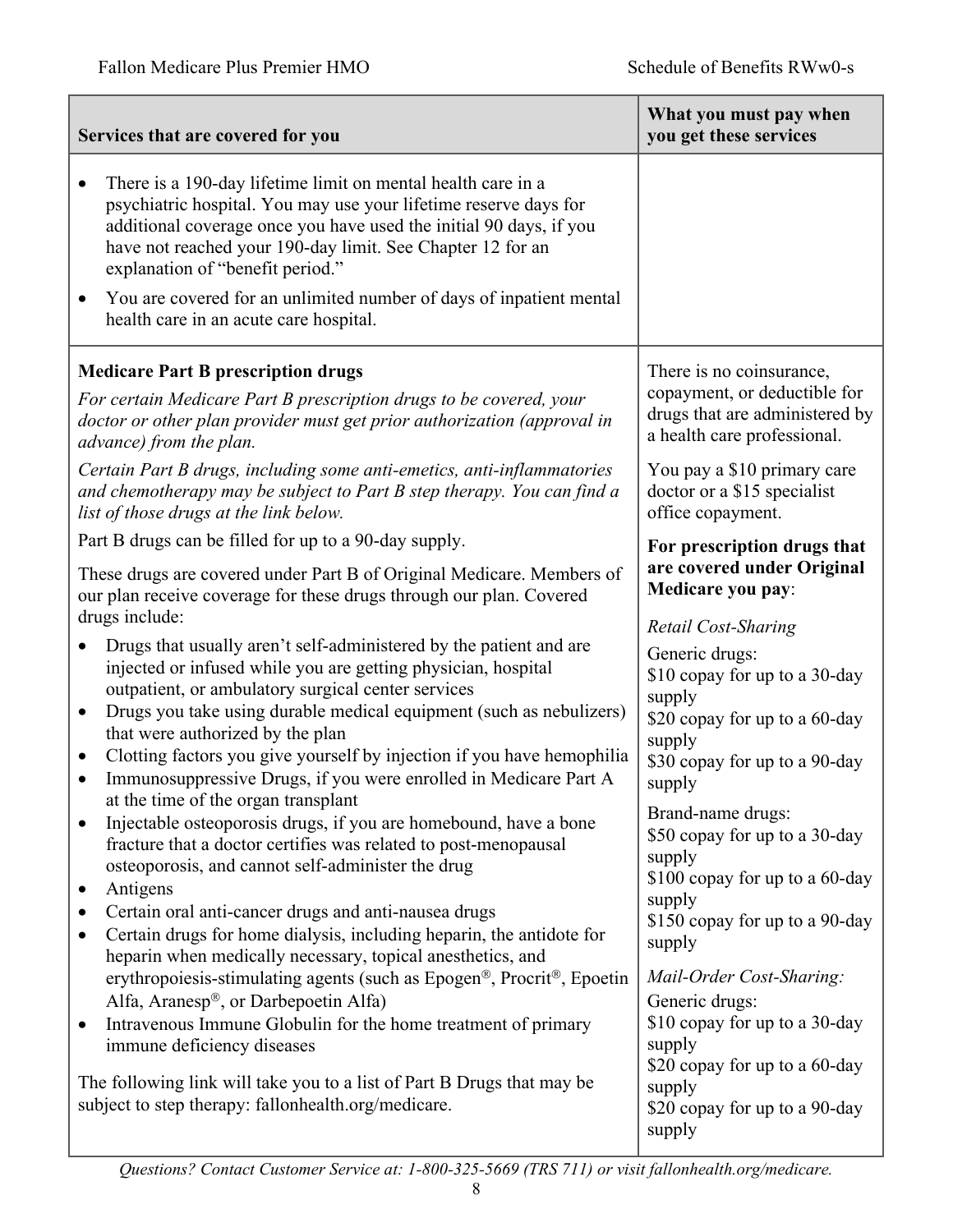| Services that are covered for you                                                                                                                                                                                                                                                                                                                                                                                                                                                                                                                                                                                                                                                                                                                                                                                                                                                                                                                | What you must pay when<br>you get these services                                                                                                                                                                                                                                                                                                                                                                    |
|--------------------------------------------------------------------------------------------------------------------------------------------------------------------------------------------------------------------------------------------------------------------------------------------------------------------------------------------------------------------------------------------------------------------------------------------------------------------------------------------------------------------------------------------------------------------------------------------------------------------------------------------------------------------------------------------------------------------------------------------------------------------------------------------------------------------------------------------------------------------------------------------------------------------------------------------------|---------------------------------------------------------------------------------------------------------------------------------------------------------------------------------------------------------------------------------------------------------------------------------------------------------------------------------------------------------------------------------------------------------------------|
| We also cover some vaccines under our Part B and Part D prescription<br>drug benefit.<br>Chapter 5 explains the Part D prescription drug benefit, including rules<br>you must follow to have prescriptions covered. What you pay for your<br>Part D prescription drugs through our plan is explained in Chapter 6.                                                                                                                                                                                                                                                                                                                                                                                                                                                                                                                                                                                                                               | Brand-name drugs:<br>\$50 copay for up to a 30-day<br>supply<br>\$100 copay for up to a 60-day<br>supply<br>\$100 copay for up to a 90-day<br>supply                                                                                                                                                                                                                                                                |
| <b>Outpatient mental health care</b><br>For Transcranial Magnetic Stimulation Therapy (TMS), Electro-<br>Convulsive Therapy (ECT), Neuro-psychological Testing, and Intensive<br>Outpatient Therapy (IOP) to be covered, your doctor or other plan<br>provider must get prior authorization (approval in advance) from the<br>plan.<br>Covered services include:<br>Mental health services provided by a state-licensed psychiatrist or doctor,<br>clinical psychologist, clinical social worker, clinical nurse specialist,<br>nurse practitioner, physician assistant, or other Medicare-qualified mental<br>health care professional as allowed under applicable state laws.                                                                                                                                                                                                                                                                  | You pay a \$10 copayment for<br>each Medicare-covered<br>individual or group therapy<br>in-office visit without a<br>psychiatrist.<br>You pay a \$15 copayment for<br>each Medicare-covered<br>individual or group therapy<br>in-office visit with a<br>psychiatrist.<br>You pay a \$0 copayment for<br>each Medicare-covered<br>individual or group therapy<br>telehealth visit with or<br>without a psychiatrist. |
| <b>Outpatient rehabilitation services</b><br>For physical therapy visits beyond the $60th$ visit to be covered, your<br>doctor or other plan provider must get prior authorization (approval in<br>advance) from the plan.<br>For occupational therapy visits beyond the $60th$ visit to be covered, your<br>doctor or other plan provider must get prior authorization (approval in<br>advance) from the plan.<br>For speech language therapy visits beyond the $35th$ visit to be covered,<br>your doctor or other plan provider must get prior authorization<br>(approval in advance) from the plan.<br>Covered services include: physical therapy, occupational therapy, and<br>speech language therapy.<br>Outpatient rehabilitation services are provided in various outpatient<br>settings, such as hospital outpatient departments, independent therapist<br>offices, and Comprehensive Outpatient Rehabilitation Facilities<br>(CORFs). | You pay a \$10 copayment for<br>each Medicare-covered<br>physical, occupational or<br>speech language therapy visit.                                                                                                                                                                                                                                                                                                |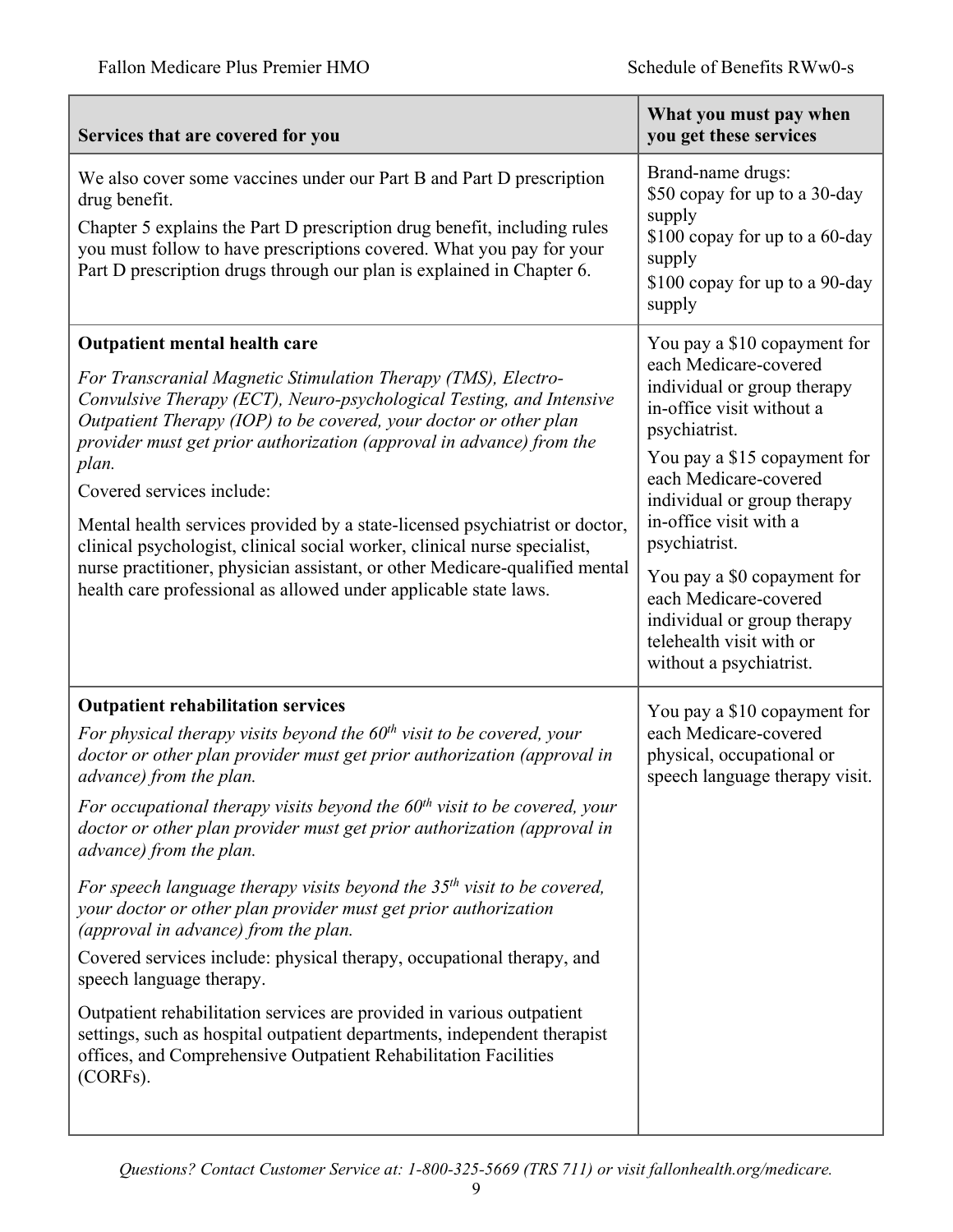| Services that are covered for you                                                                                                                                                                                                                                                                                                                                                                                                                                                                                                                                                                                                                                                                                                                                                                                                                                                                                                                                                                                                                                                                               | What you must pay when<br>you get these services                                                                                                                                                                                                                                                                                                                                                                                                       |
|-----------------------------------------------------------------------------------------------------------------------------------------------------------------------------------------------------------------------------------------------------------------------------------------------------------------------------------------------------------------------------------------------------------------------------------------------------------------------------------------------------------------------------------------------------------------------------------------------------------------------------------------------------------------------------------------------------------------------------------------------------------------------------------------------------------------------------------------------------------------------------------------------------------------------------------------------------------------------------------------------------------------------------------------------------------------------------------------------------------------|--------------------------------------------------------------------------------------------------------------------------------------------------------------------------------------------------------------------------------------------------------------------------------------------------------------------------------------------------------------------------------------------------------------------------------------------------------|
| <b>Outpatient substance abuse services</b><br>Medicare-covered outpatient substance abuse treatment services are<br>covered when provided in a clinic or hospital outpatient by a psychiatrist<br>or other doctor, clinical psychologist, clinical social worker, clinical<br>nurse specialist, nurse practitioner, and physician assistant department.<br>Covered services include, but are not limited to:<br>Psychotherapy<br>Member education regarding diagnosis and treatment                                                                                                                                                                                                                                                                                                                                                                                                                                                                                                                                                                                                                             | You pay a \$10 copayment for<br>each Medicare-covered<br>individual or group therapy<br>in-office visit.<br>You pay a \$0 copayment for<br>each Medicare-covered<br>individual or group therapy<br>telehealth visit.                                                                                                                                                                                                                                   |
| Outpatient surgery, including services provided at hospital<br>outpatient facilities and ambulatory surgical centers<br>For outpatient surgery to be covered, your doctor or other plan provider<br>must get prior authorization (approval in advance) from the plan.<br>Note: If you are having surgery in a hospital facility, you should check<br>with your provider about whether you will be an inpatient or outpatient.<br>Unless the provider writes an order to admit you as an inpatient to the<br>hospital, you are an outpatient and pay the cost-sharing amounts for<br>outpatient surgery. Even if you stay in the hospital overnight, you might<br>still be considered an "outpatient."                                                                                                                                                                                                                                                                                                                                                                                                           | You pay a \$50 copayment for<br>each Medicare-covered<br>outpatient surgery in an<br>ambulatory surgical center or<br>hospital outpatient facility.<br>You do not pay the outpatient<br>surgery copayment in a<br>hospital outpatient facility if<br>you are admitted to the<br>hospital on the same day of<br>the surgery.                                                                                                                            |
| Physician/Practitioner services, including doctor's office visits<br>For some outpatient services to be covered, your doctor or other plan<br>provider must get prior authorization (approval in advance) from the<br>plan. For more information, see Chapter 3.<br>Covered services include:<br>Medically-necessary medical care or surgery services furnished in a<br>physician's office, certified ambulatory surgical center, hospital<br>outpatient department, or any other location<br>Consultation, diagnosis, and treatment by a specialist<br>Basic hearing and balance exams performed by your PCP or<br>$\bullet$<br>specialist, if your doctor orders it to see if you need medical treatment<br>Certain telehealth services, including: primary care; specialist care;<br>$\bullet$<br>outpatient mental health services; opioid treatment; outpatient<br>substance abuse services.<br>You have the option of getting these services through an in-<br>$\circ$<br>person visit or by telehealth. If you choose to get one of these<br>services by telehealth, you must use a network provider who | You pay a \$10 copayment for<br>each primary care doctor visit<br>for Medicare-covered<br>benefits.<br>You pay a \$15 copayment for<br>each specialist visit for<br>Medicare-covered benefits.<br>You pay a \$15 copayment for<br>each Medicare-covered<br>diagnostic hearing exam.<br>You pay a \$0 copayment for<br>telehealth services from the<br>following:<br>Primary care provider<br>$\bullet$<br>Approved telemedicine<br>$\bullet$<br>vendor |
| offers the service by telehealth.<br>Covered telehealth services are limited to those that involve<br>$\circ$<br>both an audio and video component and must be done in real-<br>time over a secure communication method administered by                                                                                                                                                                                                                                                                                                                                                                                                                                                                                                                                                                                                                                                                                                                                                                                                                                                                         | Outpatient mental health<br>$\bullet$<br>providers<br>Outpatient substance<br>$\bullet$<br>abuse providers                                                                                                                                                                                                                                                                                                                                             |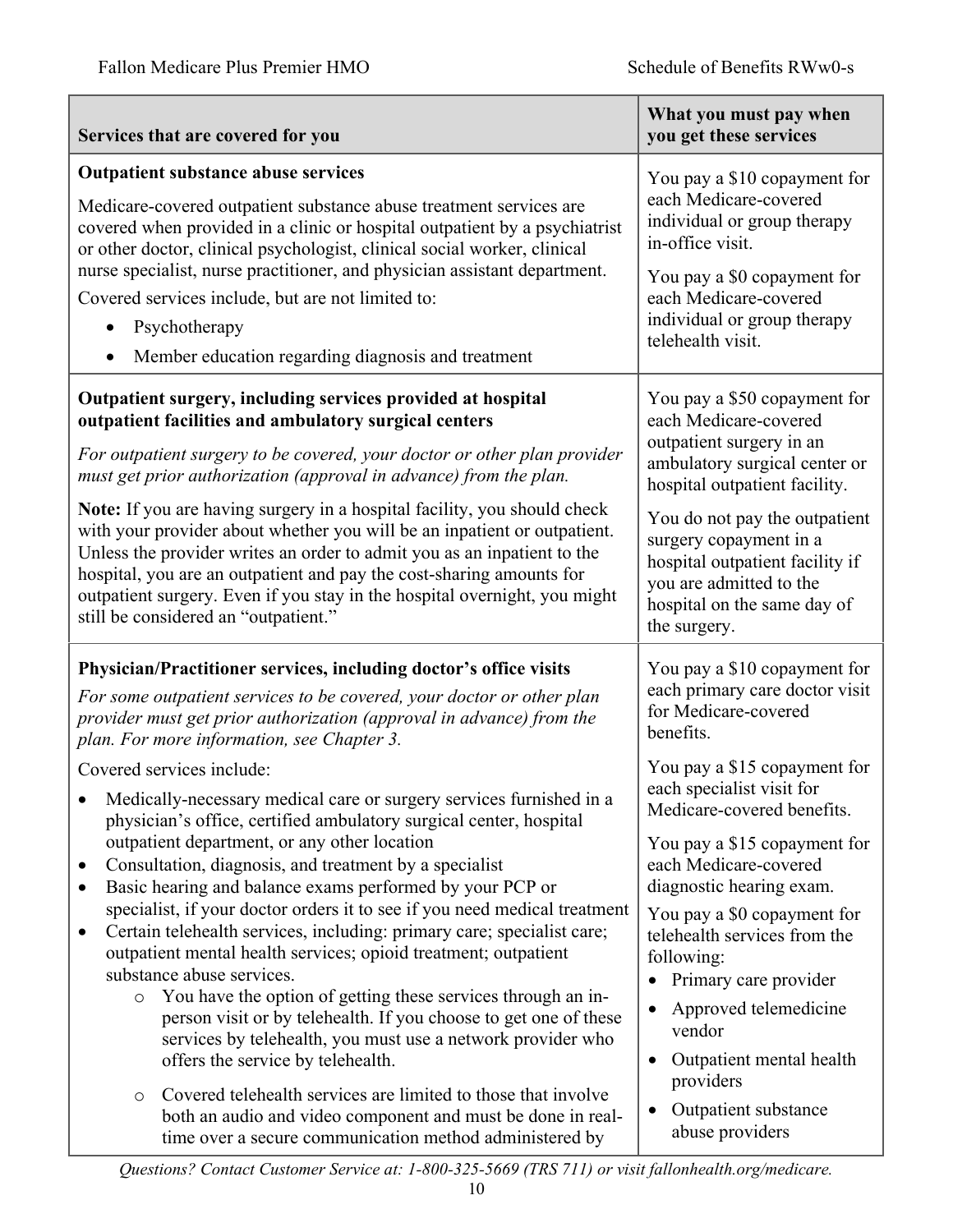|           | Services that are covered for you                                                                                                                                                                                                                                                                                                                                                         | What you must pay when<br>you get these services                                                                                                                                                               |
|-----------|-------------------------------------------------------------------------------------------------------------------------------------------------------------------------------------------------------------------------------------------------------------------------------------------------------------------------------------------------------------------------------------------|----------------------------------------------------------------------------------------------------------------------------------------------------------------------------------------------------------------|
|           | your provider. These services can replace some in-person<br>visits to your provider.<br>Telehealth services for monthly end-stage renal disease-related visits<br>for home dialysis members in a hospital-based or critical access<br>hospital-based renal dialysis center, renal dialysis facility, or the<br>member's home                                                              | You pay a \$15 copayment for<br>telehealth services from a<br>specialist, except as noted<br>above for outpatient mental<br>health or outpatient substance<br>abuse provider telehealth                        |
| $\bullet$ | Telehealth services to diagnose, evaluate, or treat symptoms of a<br>stroke, regardless of your location                                                                                                                                                                                                                                                                                  | services.<br>You pay a \$15 copayment for<br>Medicare-covered dental                                                                                                                                           |
| $\bullet$ | Telehealth services for members with a substance use disorder or co-<br>occurring mental health disorder, regardless of their location                                                                                                                                                                                                                                                    | benefits.                                                                                                                                                                                                      |
| $\bullet$ | Virtual check-ins (for example, by phone or video chat) with your<br>doctor for $5-10$ minutes if:<br>You're not a new patient and<br>$\circ$<br>The check-in isn't related to an office visit in the past 7 days<br>$\circ$<br>and<br>The check-in doesn't lead to an office visit within 24 hours or<br>$\circ$<br>the soonest available appointment                                    | You pay a \$50 copayment for<br>each Medicare-covered<br>outpatient surgery in an<br>ambulatory surgical center or<br>hospital outpatient facility.<br>You do not pay the outpatient<br>surgery copayment in a |
| $\bullet$ | Evaluation of video and/or images you send to your doctor, and<br>interpretation and follow-up by your doctor within 24 hours if:<br>You're not a new patient and<br>$\circ$<br>The evaluation isn't related to an office visit in the past 7 days<br>$\circ$<br>and<br>The evaluation doesn't lead to an office visit within 24 hours<br>$\circ$<br>or the soonest available appointment | hospital outpatient facility if<br>you are admitted to the<br>hospital on the same day of<br>surgery.                                                                                                          |
|           | Consultation your doctor has with other doctors by phone, internet, or<br>electronic health record                                                                                                                                                                                                                                                                                        |                                                                                                                                                                                                                |
|           | Second opinion by another network provider prior to surgery                                                                                                                                                                                                                                                                                                                               |                                                                                                                                                                                                                |
|           | Non-routine dental care (covered services are limited to surgery of the<br>jaw or related structures, setting fractures of the jaw or facial bones,<br>extraction of teeth to prepare the jaw for radiation treatments of<br>neoplastic cancer disease, or services that would be covered when<br>provided by a physician)                                                                |                                                                                                                                                                                                                |
| $\bullet$ | Reconstructive surgery (For reconstructive surgery to be covered,<br>your PCP or other plan provider must get prior authorization<br>(approval in advance) from the plan.)                                                                                                                                                                                                                |                                                                                                                                                                                                                |
|           | Surgery for post-mastectomy patients for reconstruction of the<br>$\circ$<br>breast on which the mastectomy was performed.<br>Surgery and reconstruction of the other breast to produce a<br>$\circ$<br>symmetrical appearance.                                                                                                                                                           |                                                                                                                                                                                                                |
|           | Treatment of any physical complications resulting from the<br>$\circ$<br>mastectomy including lymphedema.                                                                                                                                                                                                                                                                                 |                                                                                                                                                                                                                |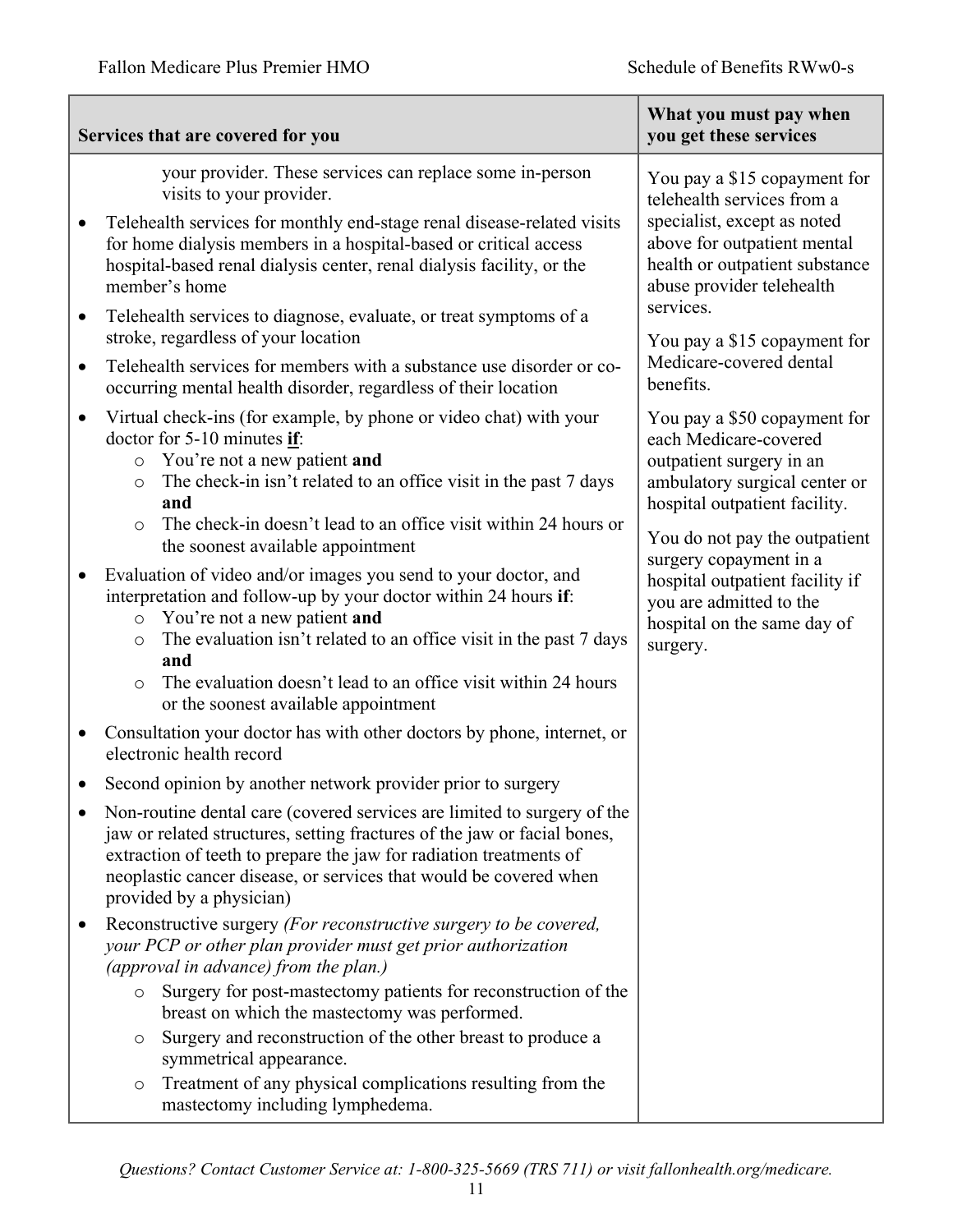| Services that are covered for you                                                                                                                                                                                                                                                                                                                                                                                                                                                                                                                                                                                                                                                                                                                                                                                                                                                                                                                                                                                                                                                                                                                                                                                                                                                                                                                                                                                                                                                                               | What you must pay when<br>you get these services                                                                                                                                                                                                                                                                                                                                                                                                                                                                                                                                                                                                                                               |
|-----------------------------------------------------------------------------------------------------------------------------------------------------------------------------------------------------------------------------------------------------------------------------------------------------------------------------------------------------------------------------------------------------------------------------------------------------------------------------------------------------------------------------------------------------------------------------------------------------------------------------------------------------------------------------------------------------------------------------------------------------------------------------------------------------------------------------------------------------------------------------------------------------------------------------------------------------------------------------------------------------------------------------------------------------------------------------------------------------------------------------------------------------------------------------------------------------------------------------------------------------------------------------------------------------------------------------------------------------------------------------------------------------------------------------------------------------------------------------------------------------------------|------------------------------------------------------------------------------------------------------------------------------------------------------------------------------------------------------------------------------------------------------------------------------------------------------------------------------------------------------------------------------------------------------------------------------------------------------------------------------------------------------------------------------------------------------------------------------------------------------------------------------------------------------------------------------------------------|
| <b>Urgently needed services</b>                                                                                                                                                                                                                                                                                                                                                                                                                                                                                                                                                                                                                                                                                                                                                                                                                                                                                                                                                                                                                                                                                                                                                                                                                                                                                                                                                                                                                                                                                 | You pay a \$10 copayment for                                                                                                                                                                                                                                                                                                                                                                                                                                                                                                                                                                                                                                                                   |
| Urgently needed services are provided to treat a non-emergency,                                                                                                                                                                                                                                                                                                                                                                                                                                                                                                                                                                                                                                                                                                                                                                                                                                                                                                                                                                                                                                                                                                                                                                                                                                                                                                                                                                                                                                                 | each Medicare-covered                                                                                                                                                                                                                                                                                                                                                                                                                                                                                                                                                                                                                                                                          |
| unforeseen medical illness, injury, or condition that requires immediate                                                                                                                                                                                                                                                                                                                                                                                                                                                                                                                                                                                                                                                                                                                                                                                                                                                                                                                                                                                                                                                                                                                                                                                                                                                                                                                                                                                                                                        | urgently needed care visit in                                                                                                                                                                                                                                                                                                                                                                                                                                                                                                                                                                                                                                                                  |
| medical care. Urgently needed services may be furnished by network                                                                                                                                                                                                                                                                                                                                                                                                                                                                                                                                                                                                                                                                                                                                                                                                                                                                                                                                                                                                                                                                                                                                                                                                                                                                                                                                                                                                                                              | the United States and its                                                                                                                                                                                                                                                                                                                                                                                                                                                                                                                                                                                                                                                                      |
| providers or by out-of-network providers when network providers are                                                                                                                                                                                                                                                                                                                                                                                                                                                                                                                                                                                                                                                                                                                                                                                                                                                                                                                                                                                                                                                                                                                                                                                                                                                                                                                                                                                                                                             | territories.                                                                                                                                                                                                                                                                                                                                                                                                                                                                                                                                                                                                                                                                                   |
| temporarily unavailable or inaccessible.                                                                                                                                                                                                                                                                                                                                                                                                                                                                                                                                                                                                                                                                                                                                                                                                                                                                                                                                                                                                                                                                                                                                                                                                                                                                                                                                                                                                                                                                        | You pay a \$75 copayment for                                                                                                                                                                                                                                                                                                                                                                                                                                                                                                                                                                                                                                                                   |
| Cost sharing for necessary urgently needed services furnished out-of-                                                                                                                                                                                                                                                                                                                                                                                                                                                                                                                                                                                                                                                                                                                                                                                                                                                                                                                                                                                                                                                                                                                                                                                                                                                                                                                                                                                                                                           | each urgently needed care                                                                                                                                                                                                                                                                                                                                                                                                                                                                                                                                                                                                                                                                      |
| network is the same as for such services furnished in-network.                                                                                                                                                                                                                                                                                                                                                                                                                                                                                                                                                                                                                                                                                                                                                                                                                                                                                                                                                                                                                                                                                                                                                                                                                                                                                                                                                                                                                                                  | visit outside of the United                                                                                                                                                                                                                                                                                                                                                                                                                                                                                                                                                                                                                                                                    |
| Coverage is worldwide.                                                                                                                                                                                                                                                                                                                                                                                                                                                                                                                                                                                                                                                                                                                                                                                                                                                                                                                                                                                                                                                                                                                                                                                                                                                                                                                                                                                                                                                                                          | States and its territories.                                                                                                                                                                                                                                                                                                                                                                                                                                                                                                                                                                                                                                                                    |
| <b>Vision care</b><br>Covered services include:<br>Outpatient physician services for the diagnosis and treatment of<br>$\bullet$<br>diseases and injuries of the eye, including treatment for age-related<br>macular degeneration. Original Medicare doesn't cover routine eye<br>exams (eye refractions) for eyeglasses/contacts<br>For people who are at high risk of glaucoma, we will cover one<br>$\bullet$<br>glaucoma screening each year. People at high risk of glaucoma<br>include: people with a family history of glaucoma, people with<br>diabetes, African-Americans who are age 50 and older and Hispanic<br>Americans who are 65 or older<br>For people with diabetes, screening for diabetic retinopathy is<br>$\bullet$<br>covered once per year<br>One pair of Medicare-covered standard eyeglasses or contact lenses<br>$\bullet$<br>after each cataract surgery that includes insertion of an intraocular<br>lens (If you have two separate cataract operations, you cannot reserve<br>the benefit after the first surgery and purchase two eyeglasses after<br>the second surgery.) Tints, antireflective coating, UV lenses or<br>oversized lenses are covered only when deemed medically necessary<br>by the treating physician.<br>One supplemental routine eye exam every year.<br>٠<br>One pair of routine eyeglasses (prescription lenses and frames) or<br>٠<br>contact lenses every calendar year.<br>The \$150 plan coverage limit includes new eyeglasses, contact lenses,<br>٠ | There is no copayment for<br>Medicare-covered glaucoma<br>tests.<br>You pay a \$15 copayment for<br>Medicare-covered exams to<br>diagnose and treat diseases<br>and conditions of the eye.<br>You pay a \$15 copayment for<br>1 supplemental routine eye<br>exam every year.<br>You pay \$0 for one pair of<br>Medicare-covered standard<br>eyeglasses with standard<br>frames or contact lenses after<br>cataract surgery when<br>obtained from an EyeMed<br>provider. Coverage is limited<br>to the specific eyeglasses and<br>contacts covered by<br>Medicare. You will pay any<br>cost over the Medicare-<br>allowed charge if you<br>purchase upgrades.<br>There is a \$150 plan coverage |
| lens replacement, fitting, adjustment or repair. Must be purchased                                                                                                                                                                                                                                                                                                                                                                                                                                                                                                                                                                                                                                                                                                                                                                                                                                                                                                                                                                                                                                                                                                                                                                                                                                                                                                                                                                                                                                              | limit for one pair of routine                                                                                                                                                                                                                                                                                                                                                                                                                                                                                                                                                                                                                                                                  |
| from an EyeMed network provider. Members pay all charges over                                                                                                                                                                                                                                                                                                                                                                                                                                                                                                                                                                                                                                                                                                                                                                                                                                                                                                                                                                                                                                                                                                                                                                                                                                                                                                                                                                                                                                                   | eyeglasses or contacts every                                                                                                                                                                                                                                                                                                                                                                                                                                                                                                                                                                                                                                                                   |
| \$150 per calendar year. The following exclusions apply:                                                                                                                                                                                                                                                                                                                                                                                                                                                                                                                                                                                                                                                                                                                                                                                                                                                                                                                                                                                                                                                                                                                                                                                                                                                                                                                                                                                                                                                        | year; excludes the one pair of                                                                                                                                                                                                                                                                                                                                                                                                                                                                                                                                                                                                                                                                 |
| • Store promotions or coupons                                                                                                                                                                                                                                                                                                                                                                                                                                                                                                                                                                                                                                                                                                                                                                                                                                                                                                                                                                                                                                                                                                                                                                                                                                                                                                                                                                                                                                                                                   | Medicare-covered eyeglasses                                                                                                                                                                                                                                                                                                                                                                                                                                                                                                                                                                                                                                                                    |
| o The one pair of Medicare-covered eyeglasses or contact lenses                                                                                                                                                                                                                                                                                                                                                                                                                                                                                                                                                                                                                                                                                                                                                                                                                                                                                                                                                                                                                                                                                                                                                                                                                                                                                                                                                                                                                                                 | or contact lenses after cataract                                                                                                                                                                                                                                                                                                                                                                                                                                                                                                                                                                                                                                                               |
| after cataract surgery                                                                                                                                                                                                                                                                                                                                                                                                                                                                                                                                                                                                                                                                                                                                                                                                                                                                                                                                                                                                                                                                                                                                                                                                                                                                                                                                                                                                                                                                                          | surgery.                                                                                                                                                                                                                                                                                                                                                                                                                                                                                                                                                                                                                                                                                       |
| Two pairs of glasses in lieu of bifocals                                                                                                                                                                                                                                                                                                                                                                                                                                                                                                                                                                                                                                                                                                                                                                                                                                                                                                                                                                                                                                                                                                                                                                                                                                                                                                                                                                                                                                                                        | For information on the                                                                                                                                                                                                                                                                                                                                                                                                                                                                                                                                                                                                                                                                         |
| $\circ$                                                                                                                                                                                                                                                                                                                                                                                                                                                                                                                                                                                                                                                                                                                                                                                                                                                                                                                                                                                                                                                                                                                                                                                                                                                                                                                                                                                                                                                                                                         | additional eyewear coverage,                                                                                                                                                                                                                                                                                                                                                                                                                                                                                                                                                                                                                                                                   |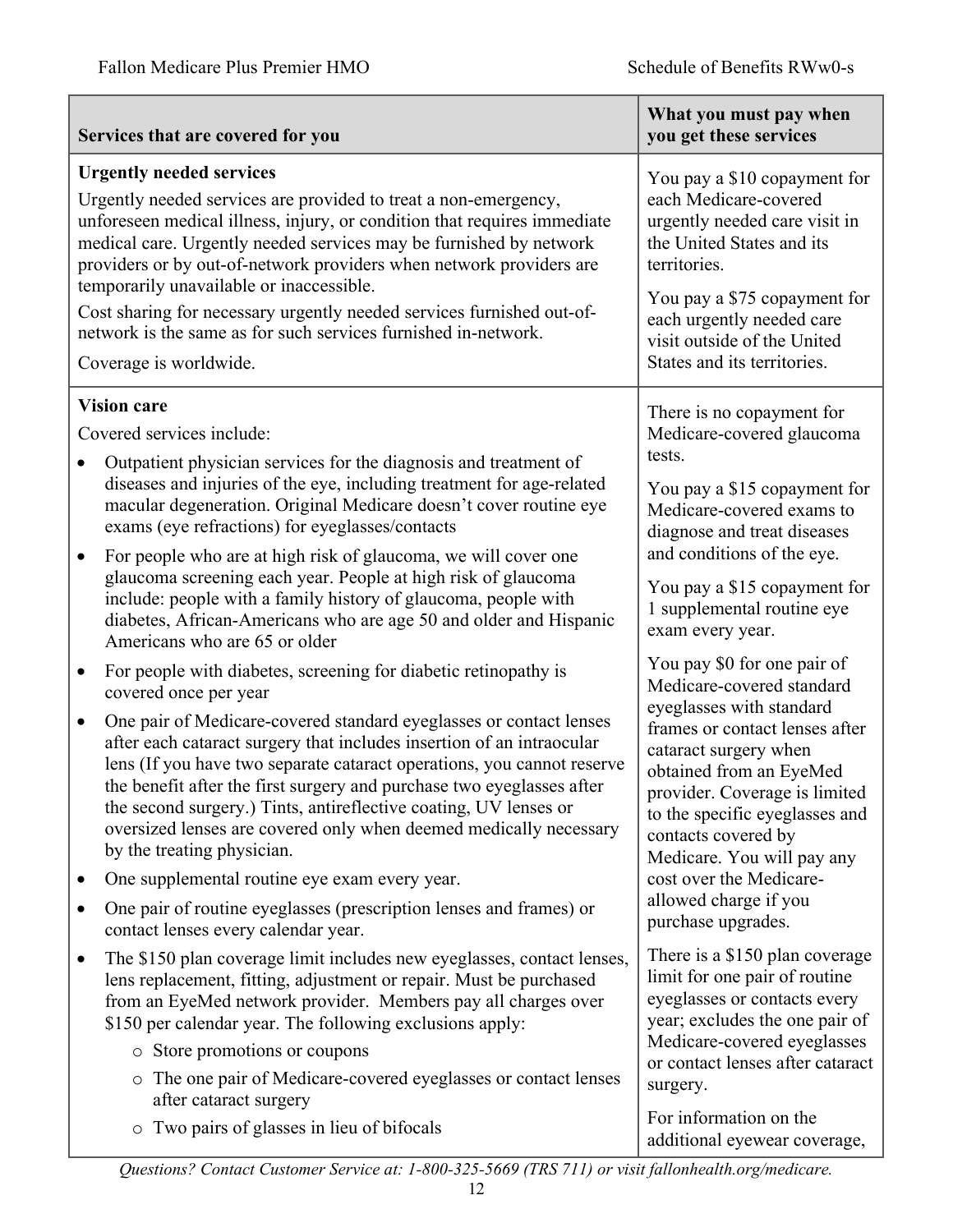| Services that are covered for you                                                                                                                       | What you must pay when<br>you get these services |
|---------------------------------------------------------------------------------------------------------------------------------------------------------|--------------------------------------------------|
| o Non-prescription lenses and/or contact lenses<br>o Non-prescription sunglasses                                                                        | see the "Benefit Bank"<br>section in this chart. |
| We also cover eyewear as part of your Benefit Bank. For information<br>on additional eyewear coverage, see the "Benefit Bank" section in<br>this chart. |                                                  |

*Chapter 6: What you pay for your Part D prescription drugs* explains the three cost-sharing tiers for your Part D drugs and tells what you must pay for a drug in each cost-sharing tier.

## **Section 5.2 A table that shows your costs for a one-month supply of a drug**

During the Initial Coverage Stage, your share of the cost of a covered drug will be a copayment.

- **"Copayment"** means that you pay a fixed amount each time you fill a prescription.
- **"Coinsurance"** means that you pay a percent of the total cost of the drug each time you fill a prescription.

As shown in the table below, the amount of the copayment or coinsurance depends on which cost-sharing tier your drug is in. Please note:

- If your covered drug costs less than the copayment amount listed in the chart, you will pay that lower price for the drug. You pay *either* the full price of the drug *or* the copayment amount, *whichever is lower*.
- We cover prescriptions filled at out-of-network pharmacies in only limited situations. Please see Chapter 5, Section 2.5 for information about when we will cover a prescription filled at an out-ofnetwork pharmacy.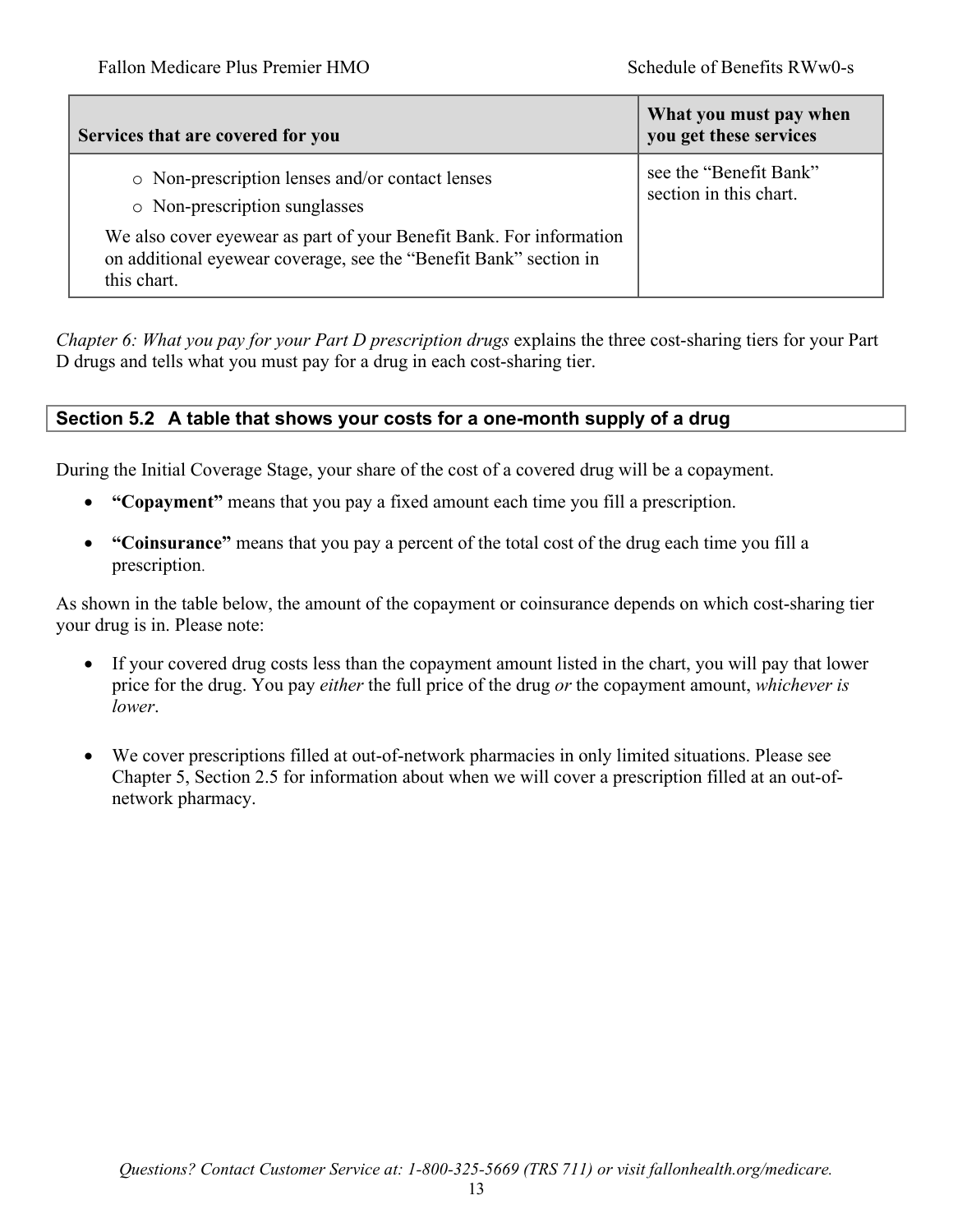|                                                                    | <b>Retail cost-</b><br>sharing (in-<br>network) | Mail-order<br>cost-sharing<br>(up to a $30-$<br>day supply) | Long-term<br>care (LTC)<br>cost-sharing | Out-of-network<br>cost-sharing<br>(Coverage is limited                                 |
|--------------------------------------------------------------------|-------------------------------------------------|-------------------------------------------------------------|-----------------------------------------|----------------------------------------------------------------------------------------|
|                                                                    | (up to a $30-$<br>day supply)                   |                                                             | (up to a $31$ -day<br>supply)           | to certain situations;<br>see Chapter 5 for<br>details.)<br>(up to a 30-day<br>supply) |
| <b>Cost-Sharing Tier 1</b>                                         | \$10 copay                                      | \$10 copay                                                  | \$10 copay                              | \$10 copay                                                                             |
| (Preferred generic drugs)                                          |                                                 |                                                             |                                         |                                                                                        |
| <b>Cost-Sharing Tier 2</b>                                         | \$10 copay                                      | \$10 copay                                                  | $$10$ copay                             | $$10$ copay                                                                            |
| (Generic drugs)                                                    |                                                 |                                                             |                                         |                                                                                        |
| <b>Cost-Sharing Tier 3</b>                                         | \$25 copay                                      | \$25 copay                                                  | \$25 copay                              | \$25 copay                                                                             |
| (Preferred brand drugs)                                            |                                                 |                                                             |                                         |                                                                                        |
| <b>Cost-Sharing Tier 4</b>                                         | \$50 copay                                      | \$50 copay                                                  | \$50 copay                              | \$50 copay                                                                             |
| (Non-preferred brand drugs)                                        |                                                 |                                                             |                                         |                                                                                        |
| <b>Cost-Sharing Tier 5</b>                                         | \$50 copay                                      | \$50 copay                                                  | \$50 copay                              | \$50 copay                                                                             |
| (Specialty drugs)                                                  |                                                 |                                                             |                                         |                                                                                        |
| <b>Cost-Sharing Tier 6</b>                                         | \$0 copay                                       | \$0 copay                                                   | \$0 copay                               | \$0 copay                                                                              |
| (Select care drugs (certain<br>vaccines and anti-opioid<br>drugs)) |                                                 |                                                             |                                         |                                                                                        |

Your share of the cost when you get a *one-month* supply of a covered Part D prescription drug:

## **Section 5.4 A table that shows your costs for a long-term (90-day) supply of a drug**

For some drugs, you can get a long-term supply (also called an "extended supply") when you fill your prescription. A long-term supply is up to a 90*-*day supply. (For details on where and how to get a long-term supply of a drug, see Chapter 5, Section 2.4.)

The table below shows what you pay when you get a long-term up to a 90*-*day supply of a drug.

• Please note: If your covered drug costs less than the copayment amount listed in the chart, you will pay that lower price for the drug. You pay *either* the full price of the drug *or* the copayment amount, *whichever is lower*.